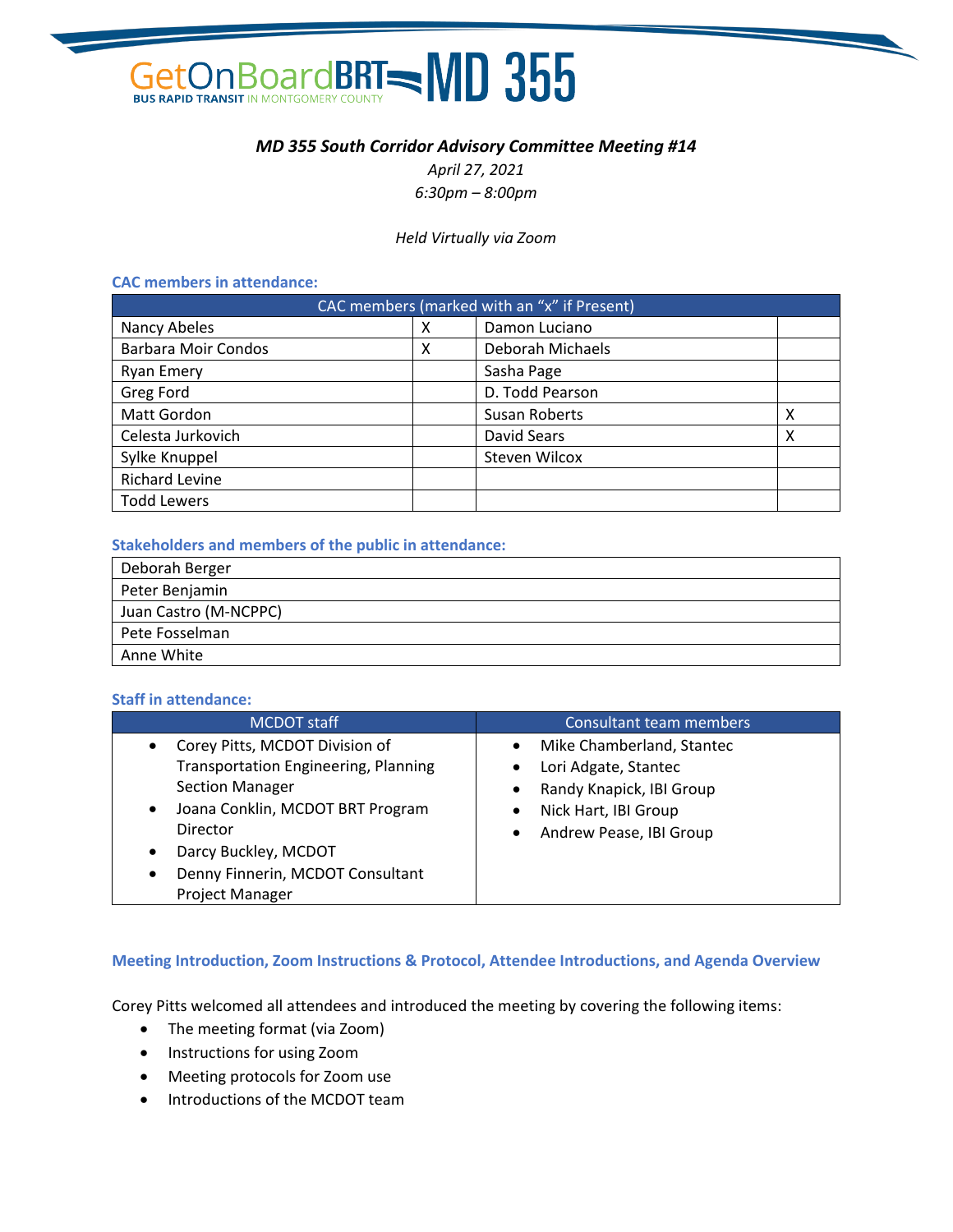# GetOn Board BRT - MD 355

Denny Finnerin continued the meeting overview by introducing the consultant team members in attendance, as well as providing an overview of the agenda and a summary of the meeting objectives.

# **MD 355 Bus Rapid Transit Project Refresher**

Denny Finnerin provided a refresher about the MD 355 BRT project by covering the following items:

- Project purpose
- Overview of MCDOT's FLASH BRT Program
- MD 355 corridor overview
- Project design segments
- Overview of Alternative B Modified, which was the selected outcome as a result of Phase 2 Planning efforts
- Project update regarding progress made, current schedule, and key milestones

# **MD 355 Project Update & Schedule**

Denny Finnerin provided an update about the project status and its schedule by covering the following items:

- Current status of the project
- Progress made and work still to come
- Project timeline
- Key milestones

# **Presentation & Focused Discussion**

Randy Knapick facilitated the detailed presentation, starting with an overview of BRT service planning, which covered the following topics:

- BRT service planning refinement
- Overview of the alignment shared by the planned 355 BRT and Veirs Mill Road BRT
- The initial Phase 2 service plan, which includes four route patterns (Clarksburg to Montgomery College-Rockville, Germantown to Montgomery College-Rockville, Lakeforest Transit Center to Grosvenor Metro, and Montgomery College-Rockville to Bethesda)
- A summary of proposed revisions to the service plan, with four altered route patterns (Clarksburg to Shady Grove, Milestone to Shady Grove, Lakeforest Transit Center to Grosvenor/White Flint Metro, and Montgomery College-Rockville to Bethesda)

To conclude this section of the presentation, Randy paused to allow for questions and group discussion:

Q #1:

Dave Sears: Stated that the presentation talked about how the team would handle Germantown, and that there are three different routes that would be possible in the northern section. Dave stated that we can't be 100% sure of the future regarding where people want to live, work, etc., but that we can build the system in such a way that would be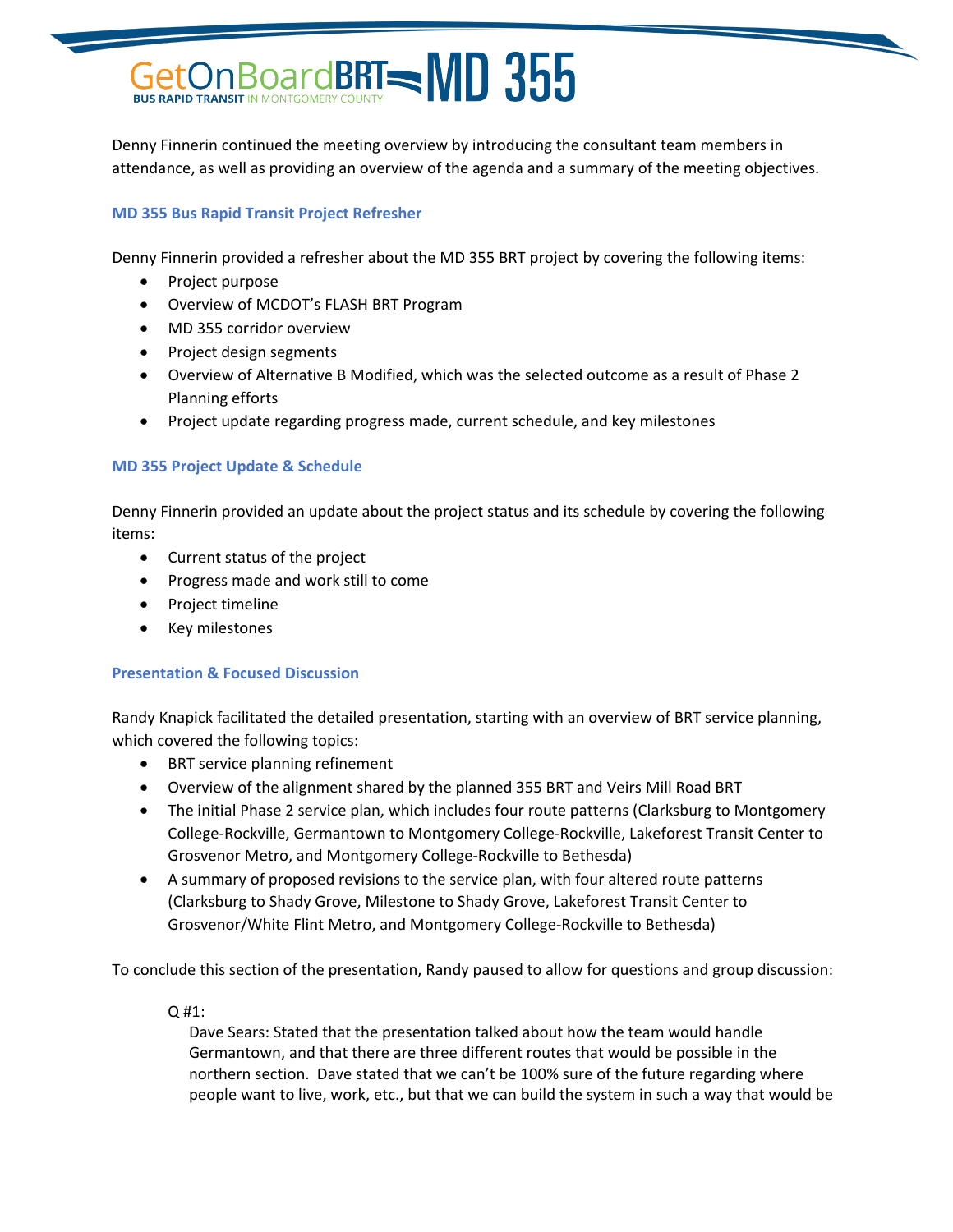# BoardBRT=MD 355 **BUS RAPID TRANSIT IN MONTGOMERY COUNTY**

flexible/considered providing flexibility for the future so that it's easier to accommodate change 15-20 years down the road.

#### R #1:

Randy Knapick: Responded by explaining that the three alignment possibilities for Germantown are Snowden Farm, 355, and Observation. Randy stated that the team is proposing Snowden Farm as we head north to Clarksburg to the north of Gunners Branch Rd, which is the approximate end of the fixed infrastructure. Randy explained that in this area there will be more mixed traffic with stations placed intermittently along the roadway, which allows for more flexibility than a fixed runningway. Randy stated that he doesn't think anything would preclude service to Germantown Transit Center in the future, and that they are proposing restructuring Ride On service in the near future, so there may be other opportunities to explore service to that location. Randy explained that we're also running service parallel with I-270, which will have express lanes with routes planned for alignment on those lanes running to the north. Randy stated that as you go further north, the more express-type services to places like Shady Grove or Bethesda become attractive as opposed to a BRT for the whole corridor. Randy explained that the niche that BRT is filling is to take care of trips shorter in length, and provide feeder service to places like Shady Grove. Randy stated that one of the attributes of BRT is its flexibility, meaning that there is capability to adjust routes and route patterns, depending upon how county grows over time, as well as COVID travel pattern changes and effects of 5-day per week commutes.

#### Q #2:

Deborah Berger: Asked about the traffic implications around the intersections of 355 and Tuckerman Lane and Old Georgetown Rd, which are both failed intersections and will be affected by the new Woodward High School and the new museum planned for these areas. Deborah states that these will all impact these roads, and that the community is concerned about negatively impacting side roads. Deborah explained that there is already congestion in this area and that there is already a lot of traffic overflow onto side streets, and when more people dodge Rockville Pike it will get worse. Deborah asked about how will we handle the situation?

#### R #2:

Corey Pitts: Responded by stating that we are constantly looking at these situations and trying to adapt and improve the system that we have. Corey explained that adding BRT is a move to try and shift more people into using transit up and down the corridor, and that if that effort is successful, there will be an opportunity to remove cars that are currently using the corridor. Corey mentioned an upcoming network analysis study that will help us determine where to best put service and optimize service, especially along congested corridors like Old Georgetown Rd. Corey stated that there's no single solution that will solve all of the problems, but that all of the efforts together work to deal with the issue.

#### Discussion:

Randy Knapick: Continued the discussion by stating that as far as BRT goes, we're interested in every toolkit strategy to improve speed and reliability of BRT, as well as improve the performance of the intersections we're passing through. Randy explained that one option is physically widening the road and adding traffic lanes, while another is using technological tools to help vehicles move better through the corridor. Randy stated that the team is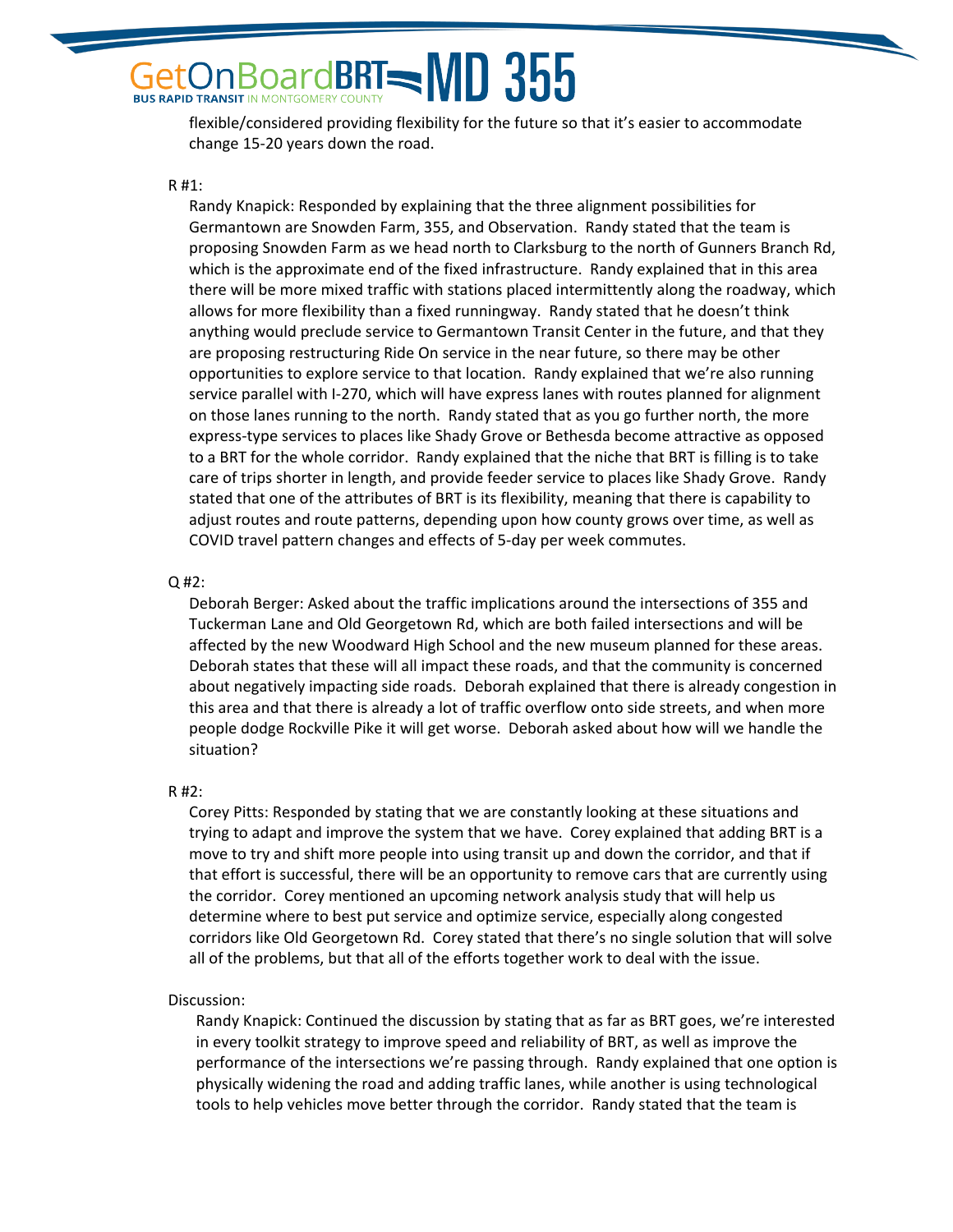# $\beta$ oard**BRT** $=$ **MD 355 BUS RAPID TRANSIT IN MONTGOMERY COUNTY**

trying to look a bit more in detail and more critically at solutions for each intersection, using design and traffic analysis/simulation to see how movements would be in those areas. Randy stated that this is to help optimize flow through the corridor.

Deborah Berger: Deborah stated that the project team should not only consider Rockville Pike, but also address overflow on side streets, because the community is concerned about how all of this will impact the area.

Randy Knapick: Stated that the project team will consider this and that the message has been received.

# Q #3:

Nancy Abeles: Stated that the street grid at Pike and Rose is being built-out with a cutthrough to Executive Blvd. Nancy stated that she was looking at the TPB 2045 Constrained Projects list and noticed that the North Bethesda Transitway is still on their list. Nancy asked if this project still moving forward.

# R #3:

Corey Pitts: Responded by stating that the North Bethesda Transitway project is planned to enter the planning phase in FY 24, which would start the planning process and then transition into design and construction as long as funding is continued. Corey explained that two corridors are considered – one from Rock Spring to Grosvenor and the other to White Flint. Corey stated that the planning study will help determine which of these makes the most sense, depending upon various factors. Corey explained that the County sees potential for this project moving forward, so that's why it is included in the TPB 2045 list.

# $Q$ #4:

Peter Benjamin: Referring to the presentation visuals, asked if the dots on the map represent BRT stations.

# R #4:

Randy Knapick: Responded by stating that the dots do not represent all the stations, and that there are unmarked stations in between the dotted locations.

# Discussion:

Peter Benjamin: Continued the discussion by asking if there is a map of where those stops would be.

Denny Finnerin: Explained that the map is on the project website and that she will share a link.

Continuing the presentation, Randy proceeded to provide details about the BRT runningway, which covered the following topics:

- BRT runningway refinement
- A detailed summary of Segment 3 (Dodge Street to College Parkway)
- A detailed summary of Segment 5 (Montgomery Village Avenue to Summit Avenue)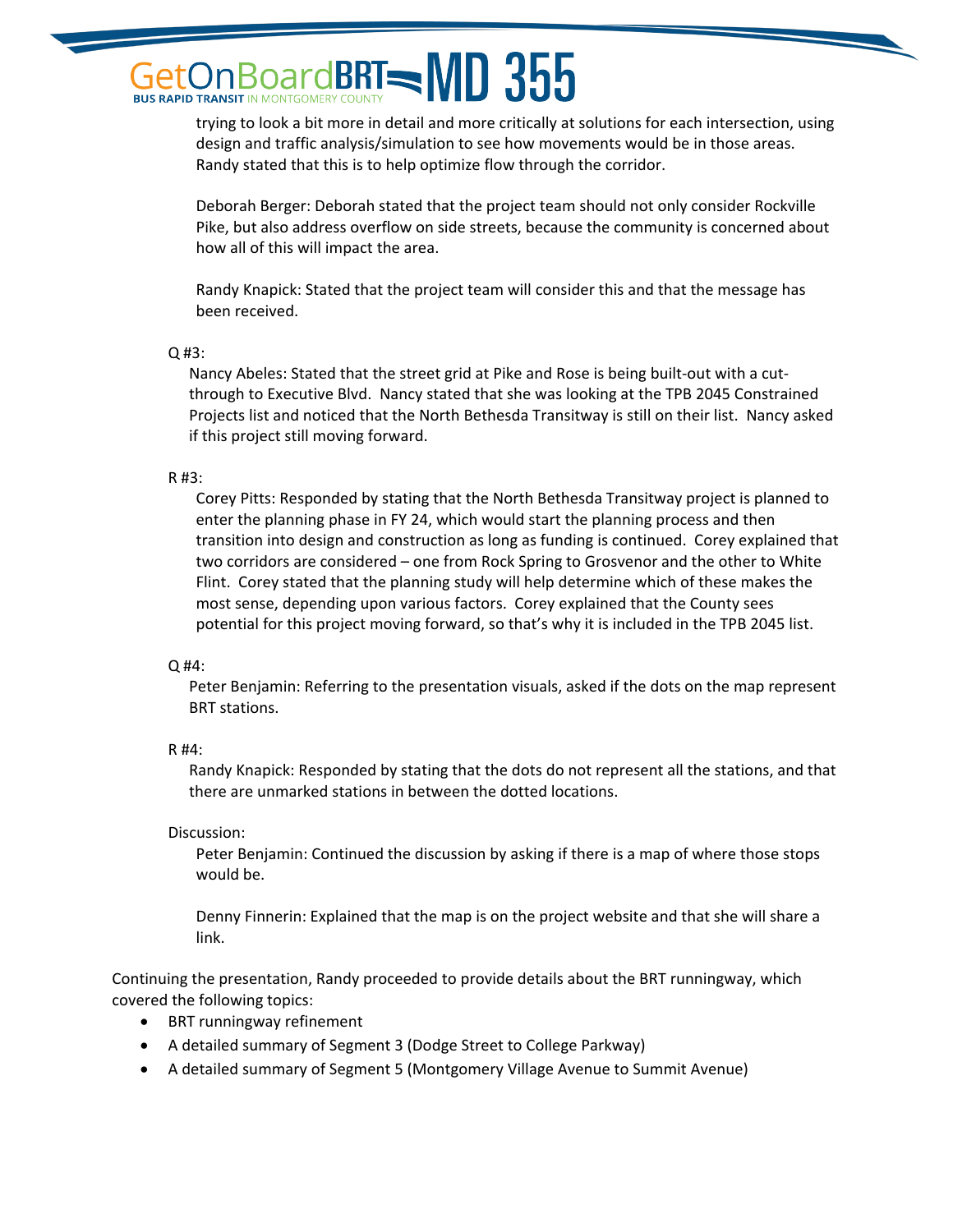# BoardBRT=MD 355 **BUS RAPID TRANSIT IN MONTGOMERY COUNTY**

• A description of corridor-wide preliminary engineering refinements, including next steps related to design and analysis

To conclude this section of the presentation, Randy paused to allow for questions and group discussion:

## Q #1:

Dave Sears: Stated that regarding Segment 5, worldwide or nationwide, the number one characteristic of an effective BRT that works, and that will achieve the objectives, is that it has to run in a dedicated lane. Dave stated that if we call something BRT that is stuck in traffic, then it's false advertising. Dave explained that he understands that taking property from businesses is sensitive, but thinking longer-term and countywide, he thinks that staying in mixed traffic is a real bad choice. Dave proposes to make a few business owners and politicians in Gaithersburg unhappy, but make BRT a success.

### R #1:

Randy Knapick: Responded by stating that part of our analysis is trying to explain what the tradeoffs are in these segments, therefore allowing the decisionmakers to more easily make an informed decision. Randy explained that in some areas where you have a high-density of traffic signals, we have to consider how to move BRT through signals quickly. Randy explained that the project team is considering ways to shave off delay around the intersections in Gaithersburg to still get a lot of value for BRT, but reduce property impacts. Randy stated that once we come forward with more information, we can decide what the appropriate design decision is for these areas.

# Discussion:

Dave Sears: Continued the discussion by stating that the tradeoffs don't have to be a choice, and that getting through signals more quickly can be part of using dedicated lanes as well.

Randy Knapick: Stated that these factors are complementary, and that the team is trying to analyze both to generate an informed proposal once the analysis is complete.

# Q #2:

Dave Sears: Asked if the team could provide a summary of its conversation with officials in the City of Rockville.

# R #2:

Randy Knapick: Responded by stating that the idea of taking the existing right-of-way and trying to be more creative with it was well-received by Rockville. Randy explained that the city was receptive to the fact that the team is trying to provide a good station location in Rockville Town Center area that connects with the Rockville Metro Station in that area.

# Discussion:

Corey Pitts: Continued the discussion by stating that when we wrapped the last phase of work and presented alternatives, the Rockville City Council and mayor were generally supportive of the single runningway going through Segments 3 and 4, and the dual lane heading south toward White Flint. Corey explained that the team is continuing to carry that plan forward, and that it is also trying to make the single lane configuration operate in two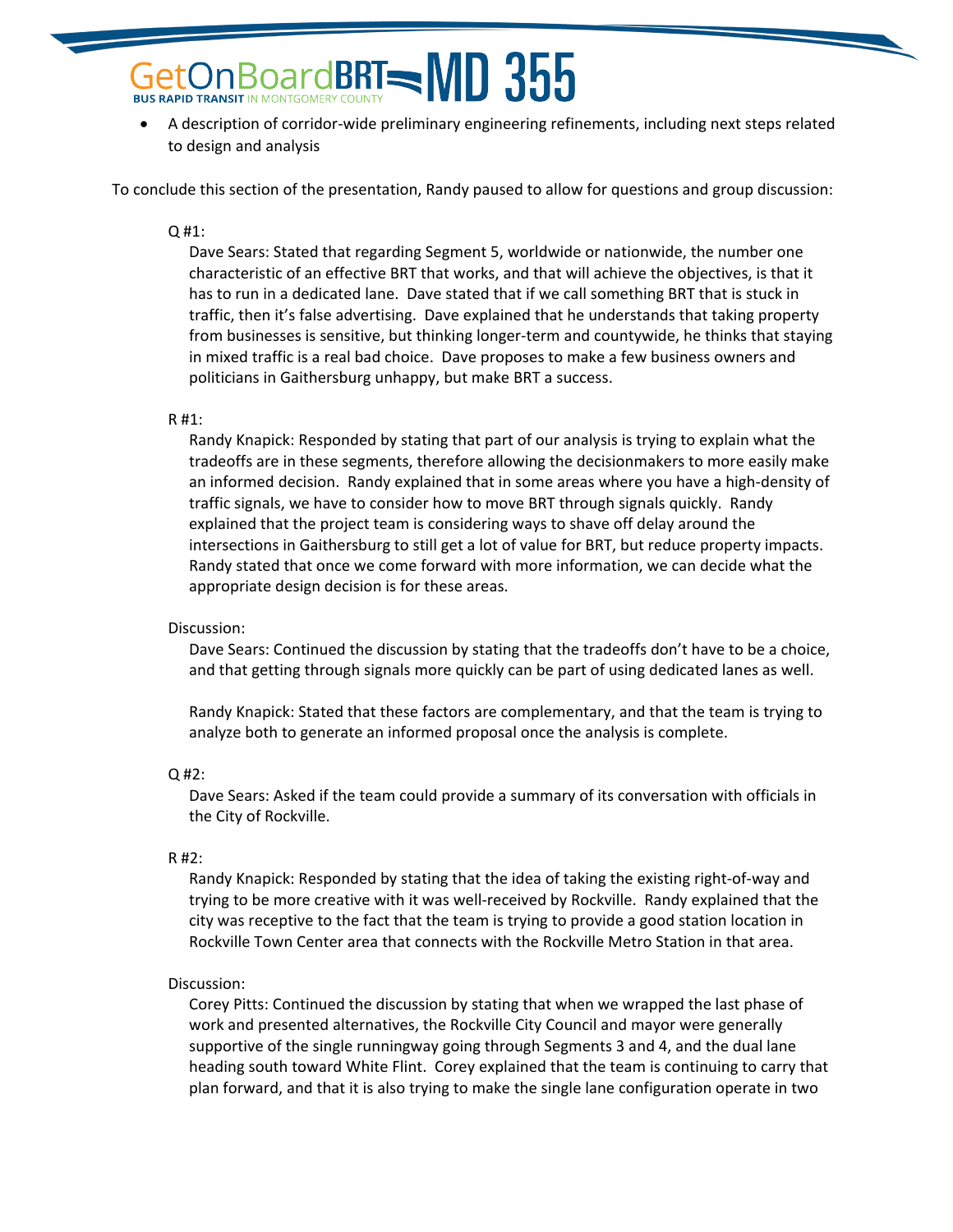# $\beta$ oardBRT $=$ MD 355 **BUS RAPID TRANSIT IN MONTGOMERY COUNTY**

directions rather than one. Corey explained that we're looking at creative design solutions to operate as a bi-directional service, and that Rockville has been generally supportive of that.

Q #3:

Deborah Berger: Asked for the Pike District Connector Community meetings, has the team been working in conjunction with that group to verify what can be done to help our community deal with impacts from proposed developments?

R #3:

Corey Pitts: Responded by stating that as part of the facility planning group, MCDOT sees the plans for all developments and there is a lot of collaboration and shared information. Corey explained that the project team is trying to take as large and holistic picture about how this corridor is framed on both sides by its surrounding communities.

Q #4:

Richard Levine: Stated that he now owns a condo across from the Grosvenor Metro Station, and volunteers as an owner there to see what's going to be happening in that area. Richard asked if the project team has coordinated at all with WMATA about how buses using Rockville Pike will access Grosvenor Station in that area.

R #4:

Randy Knapick: Responded by stating that where there is a proposed BRT station at a WMATA station, the project team is coordinating with WMATA, which is looking at joint development opportunities at their stations. Randy explained that the project team stays in touch with WMATA to understand those development plans, looking to understand the future of new street alignments and pedestrian connections at those locations to anticipate how BRT can support those. Randy stated that the team is looking at redevelopments also, such as in the White Flint area.

# Discussion:

Richard Levine: Continued the discussion by asking if there will be any right-of-way alignments at Tuckerman Lane & Rockville Pike, which is a very constrained area. Richard suggested that congestion could avoid that by running the buses through the station.

Randy Knapick: Stated that this is an interesting idea, and that we're looking at shifting the station south of Tuckerman to get access to the pedestrian tunnel. Randy explained that all of these options have tradeoffs, especially considering grade differences and narrow sidewalks. Randy explained that the team has flagged this as an area that deserves a revisiting, but has not yet solidified design alternatives at this point, hoping to have more to come as we move forward.

Continuing the presentation, Randy proceeded to provide details about the plans and considerations for the BRT at Shady Grove Metro. He concluded this section of the presentation to allow for questions and group discussion:

Q #1:

Dave Sears: Asked the team to consider what Metro did at Dulles Airport, which as choosing to put the new Silver Line station pretty far from the actual terminal. Dave thinks that this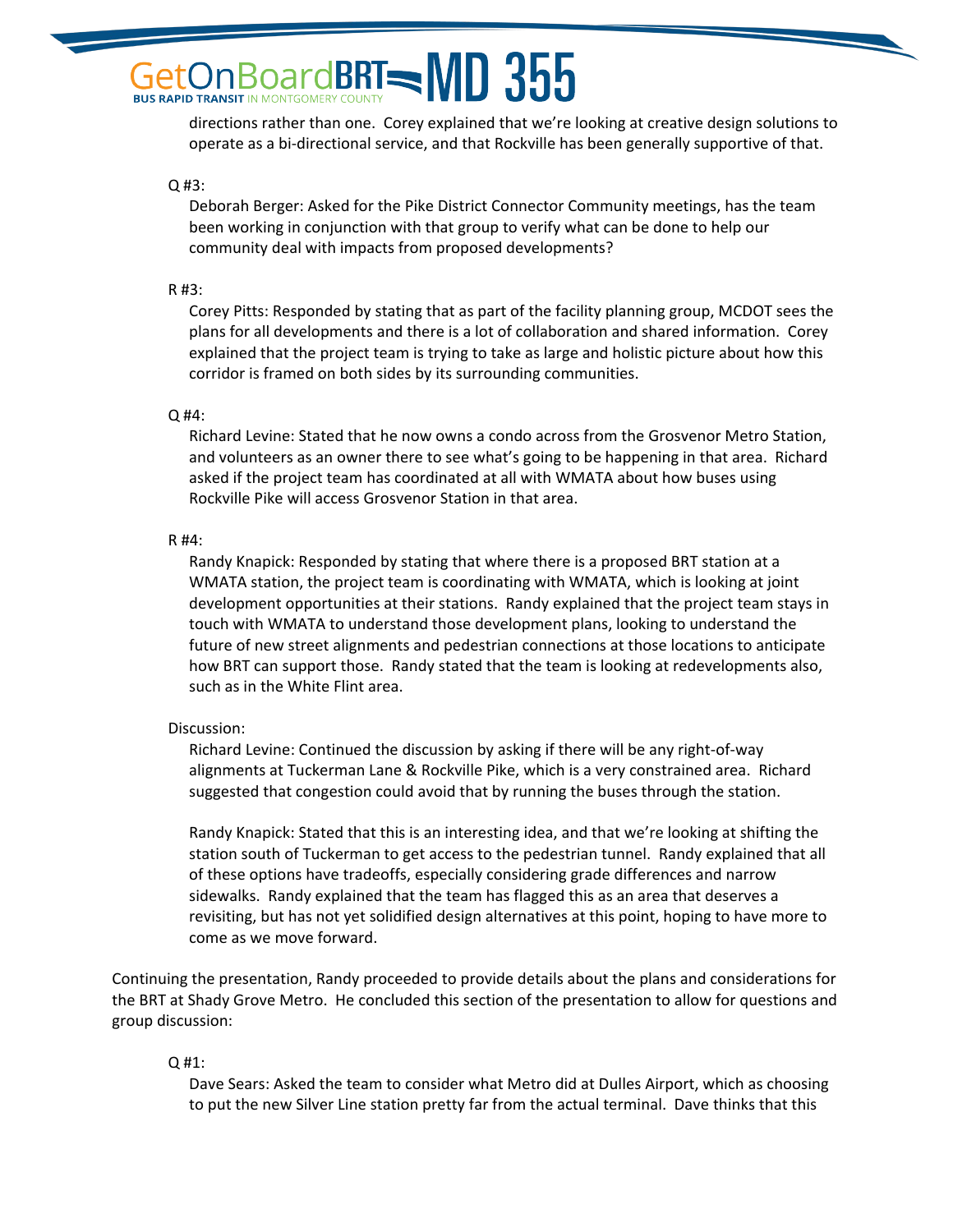# $3$ oard**BRT** $=$ **MD 355 BUS RAPID TRANSIT IN MONTGOMERY COUNTY**

will be a real big problem and just doesn't make sense. Dave explained that some of the people riding the BRT do not want to offboard at Shady Grove, but for those who do, it seems that the southern location would discourage people from using BRT and Metro. Dave states he thinks that the transfer should be as easy as possible.

## R #1:

Randy Knapick: Responded by stating that there are many different reasons why people would want to use the 355 system, and that the different planned BRT routes do different things. Randy explained that people can choose which routes to board depending upon where they're destination is, and that we're trying to find ways to fine-tune and reduce overall delays for passengers.

Continuing the presentation, Randy proceeded to provide details about the plans and considerations for the BRT at Montgomery College-Rockville. He concluded this section of the presentation to allow for questions and group discussion. There were no questions or comments from meeting attendees related to this portion.

Continuing the presentation, Randy proceeded to provide details about the plans and considerations for the BRT at Lakeforest Mall. He concluded this section of the presentation to allow for questions and group discussion:

# $Q#1$ :

Dave Sears: Stated that he understands that the team has coordinated with City of Gaithersburg to see if the roadway can be widened enough to ensure that BRT can run in dedicated lanes. Dave stated that he sees where the BRT station would be located, and that one consideration is to make it easy for local buses to connect with BRT. Dave stated that this means the transit center would be connected with the BRT station, which makes sense for BRT and the City of Gaithersburg. Dave stated that maybe the project team can negotiate both these items at once with Gaithersburg (transit center relocation and road widening).

# R #1:

Randy Knapick: Responded by stating that there is much to talk about in Gaithersburg, as well as considerations for current landowners at the mall, while trying to keep everything in mind and come up with most advantageous options for the project.

# Q #2:

Richard Levine: Stated that traffic signals are a real problem and that Montgomery County has some of the worst traffic signal phasing anywhere while not considering transit and Ride On Extra. Richard stated that for Medical Center Station, there are very short signals coming out of the NIH property and the station, and that even when there is no traffic on 355 it can take 2-3 cycles to get out of NIH, depending upon Walter Reed traffic. Richard stated that buses back up at Medical Center through multiple cycles. Richard stated that the County must get rid of the fixed phasing system and not always defer to the through street.

# **Conclusion**